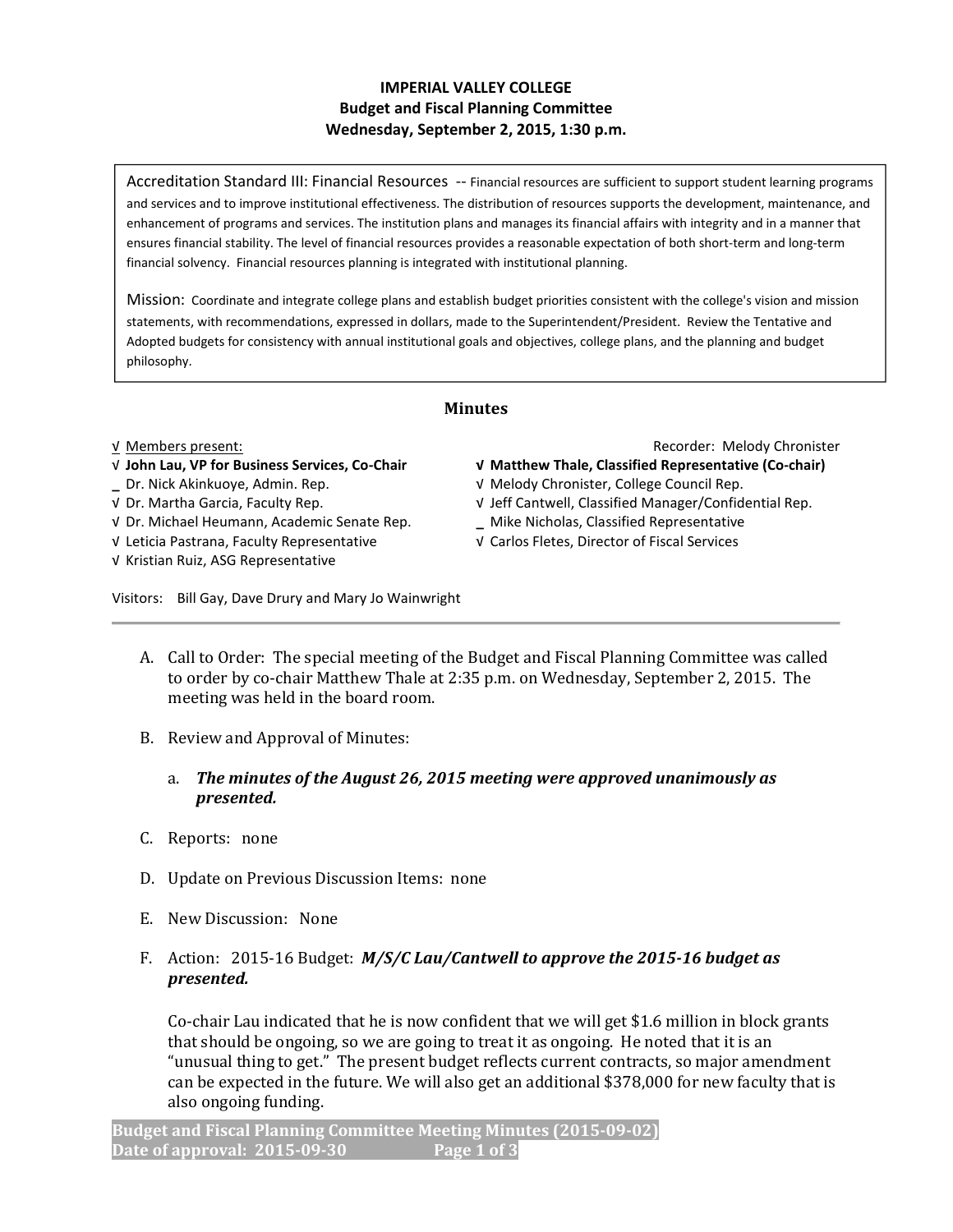Discussion ensued on the \$890,000 in restricted funds for maintenance, instructional support, and information technology. An allocation meeting will take place next week with one representative from each area to provide their request and justification. The outcome will be shared at the next BFP meeting.

It was asked about the risk of what is being labeled as ongoing money ceasing in the future. Co-chair Lau shared that this is indeed a risk if the state faces another financial crisis in the future (via state-wide deficit factor).

The budget is based on 1% growth, not 3.59% growth (eligible) due to the projected FTES revenue being no more than 1%. The remaining 2.59% will need to be paid back to the state since those funds were already incorporated in our apportionment funding. The plan is not to spend this additional money so that it can be returned.

Discussion took place regarding how and where COLA is reflected on the 2015-16 Advanced Principal Apportionment Report.

Continued discussion on the District Revenue Source (section VIII) and the impact property taxes, student enrollment fees, and estimated EPA have on the District's revenue. The additional revenue expected in September is not yet reflected in the budget as this number has not yet been confirmed by the Chancellor's Office. When these funds are incorporated we will be presenting a budget that reflects an 18% reserve when the additional monies come in because many planned one-time expenses were not incorporated in the budget (as they are not ongoing expenses). A large portion of this reserve will be designated to cover the STRS and PERS over the next five years.

It was recommended to the Board that some of the remaining \$107,000 (of the one-time monies) be used to grow our FTES revenue by investing in an in-depth market analysis. Conversation ensued on adult education and AB86 funding and how it could potentially impact our revenue stream. Another summit will be held in Sacramento at the end of September on adult education that will hopefully provide additional information. A question was asked how we got from a \$1.2 million deficit to a \$300,000 deficit over the summer. The information was provided. It was also express that there are additional requests not in the budget that will be reflected in the amendment, including reinstating some of these cuts.

It was expressed that there is no training on budget processes for Department Chairs and Deans. It was agreed upon by the committee that budget training and accountability are ongoing issues. Suggestion was also made to include the faculty in the budget development process, not just the Department Chairs.

It was acknowledged that there were some errors discovered in part-time faculty salary budgets since the budget was developed based off the schedule and additional classes were scheduled following the initial extraction. It was suggested that this could have been caught sooner if Department Chairs and Deans further analyze their budgets during the review period. It was pointed out that modifications were requested by the Department Chairs that went unnoticed.

It was pointed out that we were within 3% of our expenditures, so we are getting better about budgeting.